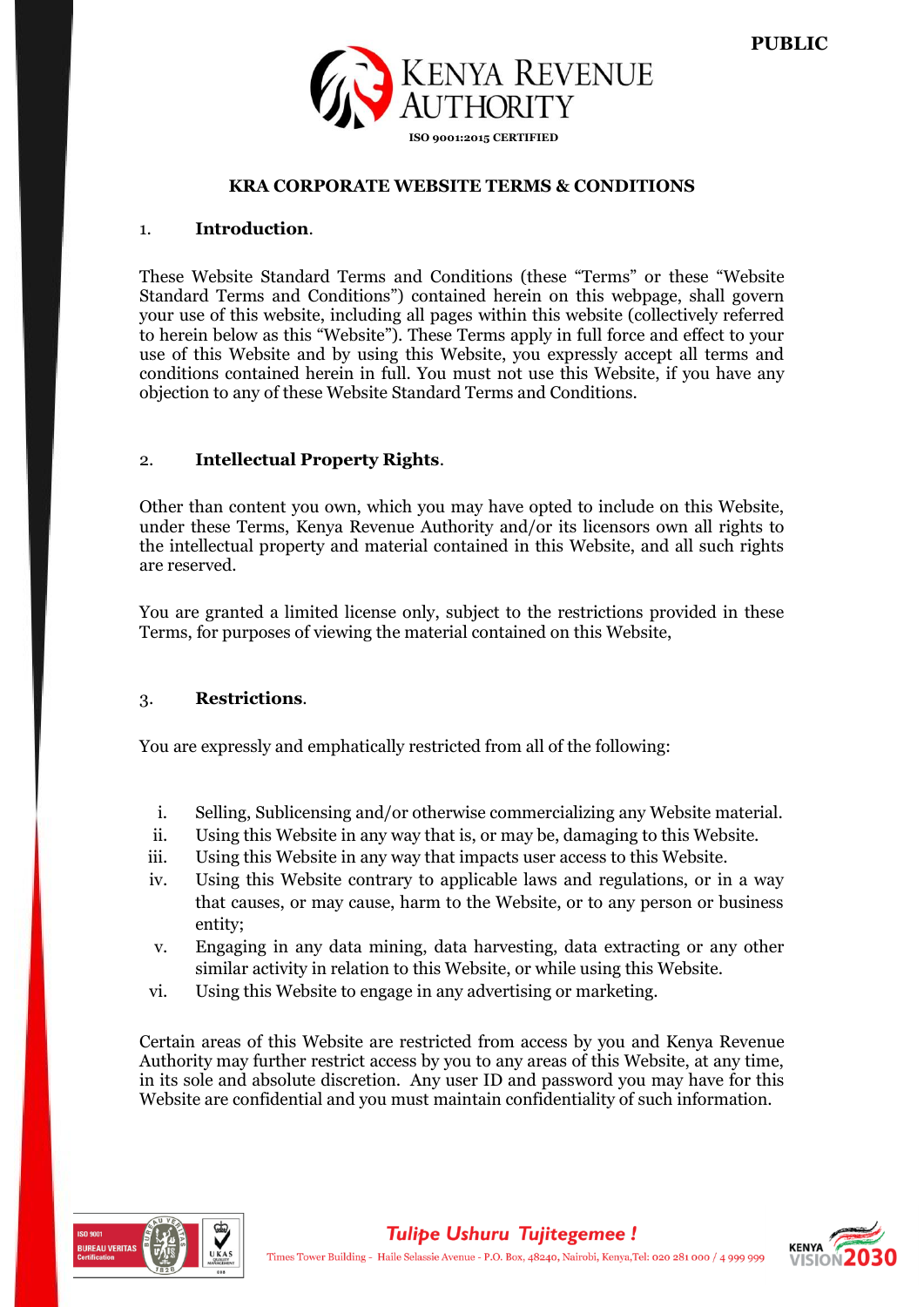

# 4. **Your Content.**

In these Website Standard Terms and Conditions, "Your Content" shall mean any audio, video, text, images or other material you choose to display on this Website. With respect to Your Content, by displaying it, you grant Kenya Revenue Authority a non-exclusive, worldwide, irrevocable, royalty-free, sub-licensable license to use, reproduce, adapt, publish, translate and distribute it in any and all media.

Your Content must be your own and must not be infringing on any third party's rights. Kenya Revenue Authority reserves the right to remove any of Your Content from this Website at any time, and for any reason, without notice.

# 5. **No warranties**.

This Website is provided "as is," with all faults, and Kenya Revenue Authority makes no express or implied representations or warranties, of any kind related to this Website or the materials contained on this Website. Additionally, nothing contained on this Website shall be construed as providing consult or advice to you.

# 6. **Limitation of liability**.

In no event shall Kenya Revenue Authority, nor any of its officers, directors and employees, be liable to you for anything arising out of or in any way connected with your use of this Website, whether such liability is under contract, tort or otherwise, and Kenya Revenue Authority, including its officers, directors and employees shall not be liable for any indirect, consequential or special liability arising out of or in any way related to your use of this Website.

# 7. **Indemnification**.

You hereby indemnify to the fullest extent Kenya Revenue Authority from and against any and all liabilities, costs, demands, causes of action, damages and expenses (including reasonable attorney's fees) arising out of or in any way related to your breach of any of the provisions of these Terms.

# 8. **Severability**.

If any provision of these Terms is found to be unenforceable or invalid under any applicable law, such unenforceability or invalidity shall not render these Terms unenforceable or invalid as a whole, and such provisions shall be deleted without affecting the remaining provisions herein.